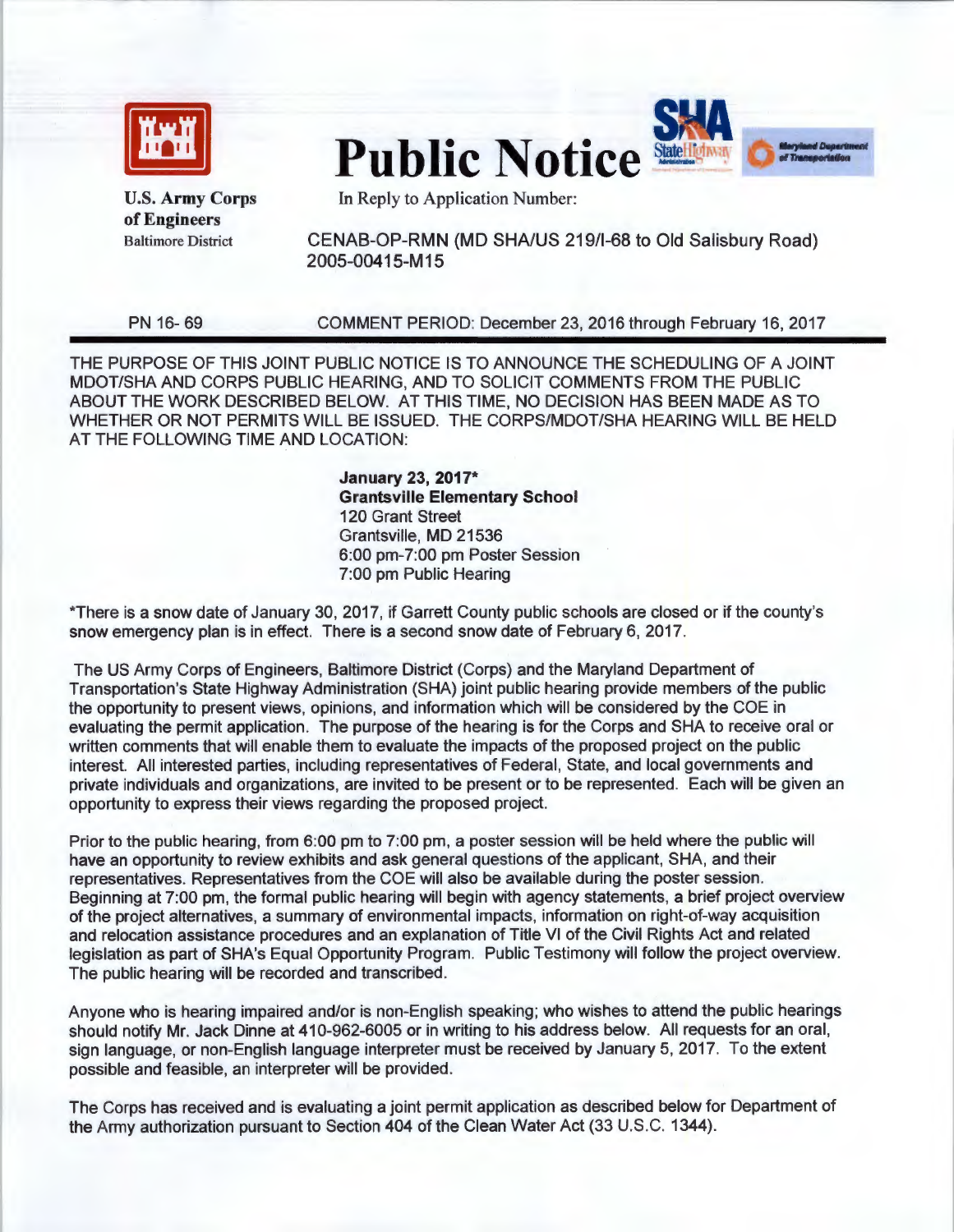CENAB-OP-RMN (MD SHA/US 219/I-68 to Old Salisbury Road) 2005-00415

Page 2 of 5

**APPLICANT:** Maryland State Highway Administration Attn: Mr. Todd Nichols 707 North Calvert Street Mailstop - C-303 Baltimore, Maryland 21202

**LOCATION:** The proposed 1.4 mile project is located in Grantsville, Garrett County, Maryland from 1-68 to Old Salisbury Road. Waterways that are to be impacted include unnamed tributaries to Meadow Run.

**WORK:** The SHA proposes to construct an upgraded 1-68/US 219 Interchange and approximately 1.4 miles of upgraded or relocated US 219. SHA is currently considering one no-build alternative and three build alternatives. The alternatives are described below:

**Alternative 1:** The No-Build Alternative, serves as a baseline for comparison with the various built alternatives.

**Alternative 2:** Alternative 2 proposes widening US 219 from just north of the 1-68 interchange by providing two 12-foot-wide through lanes in each direction of travel, divided by a raised median ranging in width from two feet to sixteen feet, and will transition back to a two lane roadway to a point near Old Salisbury Road. Median openings with left turn lanes are provided on US 219 to facilitate full traffic movement at major commercial entrance or exit points as well as allow for u-turning movements for vehicles. A dedicated right-turn lane is maintained for the Pilot Travel Center and channelized lanes for right-turning movements are provided at the intersection of US 219 and US 40 Alternate. Alternative 2 would impact approximately 456 linear feet of streams and 0.5 acres of nontidal wetlands.

**Alternative** 3: Alternative 3 proposes to modify existing US 219 between 1-68 and US 40 Alternate by providing two 12-foot wide through lanes in each direction of travel, separated by a variable width raised median. Just north of the Pilot Travel Center, US 219 transitions into the proposed two-lane roundabout and provides direct access to the Pilot Travel Center, existing US 219 and US 40 Alternate, and the new US 219; where the new proposed four-lane roadway will bridge over US 40 Alternate and continue approximately one mile before tying into existing US 219 near the entrance to the proposed Casselman Farm Development site. The new alignment of US 219 features two 12-foot wide travel lanes in each direction, and is divided by a 28-foot wide grass median. Alternative 3 would impact approximately 979 linear feet of streams and 1. 1 acres of nontidal wetlands.

**Alternative 4:** Alternative 4 proposes a new roadway alignment and begins near the 1-68 interchange, as a two-lane roundabout replaces the existing intersection at US 219 and the 1-68 westbound on and off ramps, and will loop around the Pilot Travel Center as a four-lane divided highway where it crosses over US 40 Alternate via a bridge and continues along a new alignment for approximately one mile before it ties back into existing US 219 near the entrance to the proposed Casselman Farm Development site. The new alignment of US 219 features two 12-foot wide travel lanes in each direction, and is divided by a 28 foot wide grass median. The current exit ramp from 1-68 westbound to US 219 is realigned with 1-68 and lengthened to pass under the existing bridge over 1-68 and tie-in to the western side of the new roundabout in a partial cloverleaf configuration. The travel lane for each ramp is 15-feet wide. The exit ramp transitions into two access lanes closer to the roundabout and vary in width from 12- to 14-feet. Alternative 4 would impact approximately 4,205 linear feet of stream and 1.4 acres of nontidal wetlands.

SHA has proposed to provide compensatory mitigation for unavoidable permanent impacts to wetlands and streams near the existing 1-68 and US 219 Interchange. The exact type and amount of proposed compensatory mitigation will be based upon the alternative selected by SHA.

Additional information concerning the proposed project and the design alternatives being considered by SHA can be found at **www.US219NorthMD.com.**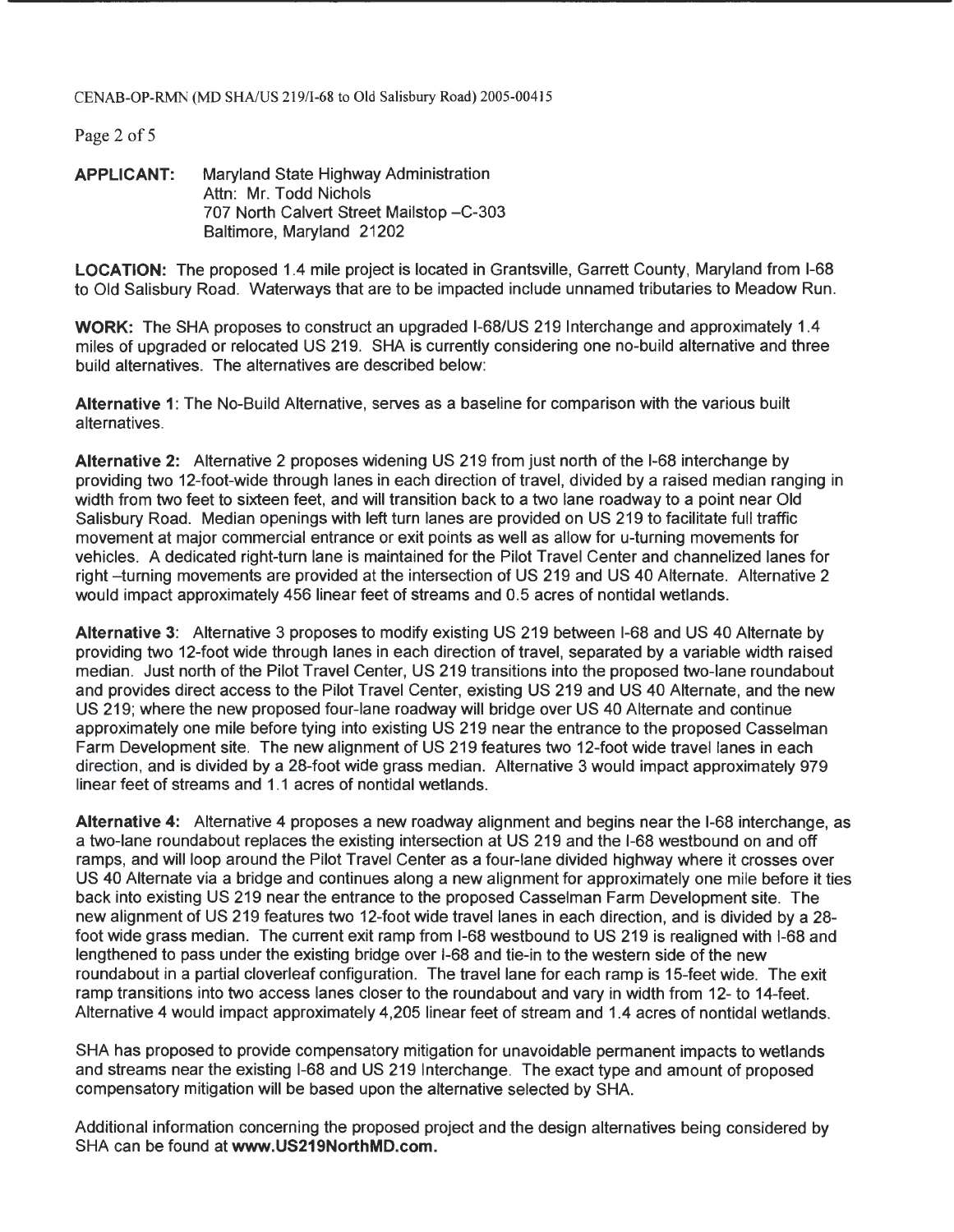CENAB-OP-RMN (MD SHA/US 219/1-68 to Old Salisbury Road) 2005-00415

Page 3 of 5

**PURPOSE:** The purpose of this project is to provide transportation improvements that are responsive to planned economic development and address safety conditions.

**WRITTEN COMMENTS:** To be included in the official record, written comments and information provided by interested parties must be received by the Corps by the closing date of this notice's comment period, February 16, 2017, to receive consideration. The mailing address for submission of written comments is:

U.S. Army Corps of Engineers Baltimore District Attn: Mr. Jack Dinne, CENAB-OPR-M 10 South Howard Street Baltimore, Maryland 21201

If you have any questions concerning this matter, please contact Mr. Jack Dinne, Corps at (410) 962-6005 or by email at john.j.dinne@usace.army.mil.

The decision whether to issue a DA permit will be based on an evaluation of the probable impacts, including cumulative impacts of the proposed activity on the public interest. That decision will reflect the national concern for both protection and utilization of important resources. The benefit, which may reasonably be expected to accrue from the proposal, must be balanced against its reasonably foreseeable detriments. All factors, which may be relevant to the proposal will be considered, including the cumulative effects thereof; among those are conservation, economic, aesthetics, general environmental concerns, wetlands, cultural values, fish and wildlife values, flood hazards, flood plain values, land use, navigation, shoreline erosion and accretion, recreation, water supply and conservation, water quality, energy needs, safety, food and fiber production, mineral needs, and consideration of property ownership and in general, the needs and welfare of the people.

The evaluation of the impact of the work described above on the public interest will include the application of the Clean Water Act Section 404(b)(1) Guidelines promulgated by the Administrator, U.S. Environmental Protection Agency, under authority of Section 404 of the Clean Water Act.

Comments are being solicited from the public; Federal, State, and local agencies and officials; Indian Tribes; and other interested parties in order to consider and evaluate the impacts of this proposed activity. Any comments received will be considered by the Corps to determine whether to issue, modify, condition or deny each agency's permit for this proposal. To make this decision, comments are used to assess impacts on endangered species, historic properties, water quality, general environmental effects, and the other public interest factors listed above. Comments are used by in the preparation of a Corps Environmental Assessment (EA) pursuant to the National Environmental Policy Act. Comments provided will become part of the public record for this action. Comments are also used to determine the overall public interest of the proposed activity.

**SECTION 401 WATER QUALITY CERTIFICATION:** The applicant is required to obtain a Water Quality Certification, (WQC) in accordance with Section 401 of the Clean Water Act from MDE, the Section 401 certifying agency. Any written comments concerning the work described above which relate to the WQC must be received by the Wetlands and Waterways Program, Maryland Department of the Environment, Montgomery Park Business Center, 1800 Washington Boulevard, Suite 430, Baltimore, Maryland 21230- 1708 within the comment period as specified above to receive consideration. MDE has a statutory limit of one year from the date of this public notice to make its decision.

The applicant must obtain any other State and local permits/approvals which are required for the proposed activities.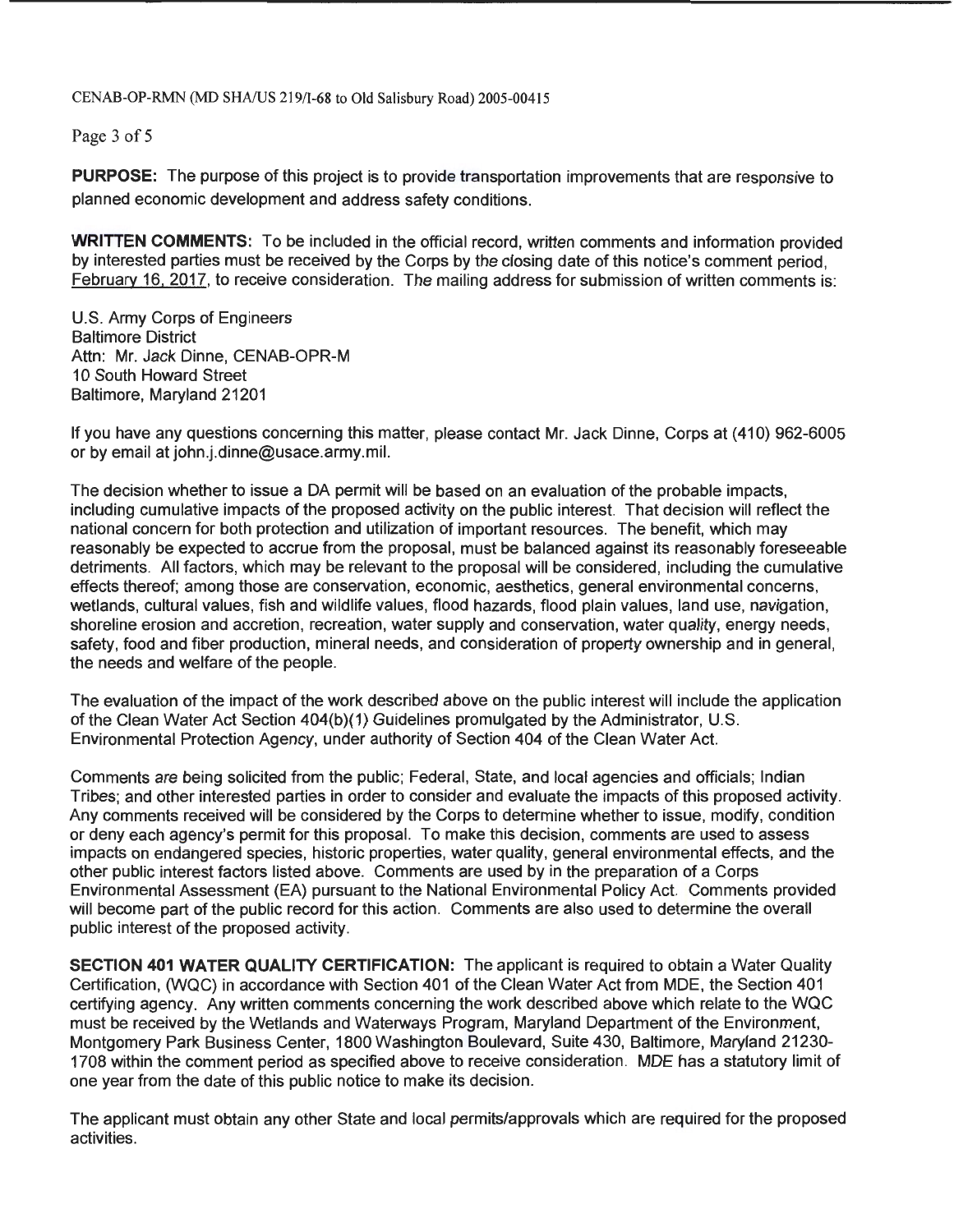## CENAB-OP-RMN (MD SHA/US 219/1-68 to Old Salisbury Road) 2005-00415

## Page 4 of 5

The preliminary review of the application indicates that the proposed work could impact the federally threatened Northern Long-eared bat and the federally endangered Indiana bat. These impacts will be resolved through development of a US Fish and Wildlife Biological Opinion to ensure that the project will have no effect on federally listed species or their critical habitat pursuant to Section 7 of the Endangered Species Act, as amended.

SHA, in consultation with the Maryland Historical Trust (MHT) and other interested and consulting parties, has identified two historic properties and one archeological district in the area of potential effects that are on or eligible for the National Register of Historic Places. These resources are the Tomlinson Inn and Little Meadows (897 acres), the National Road (US 40 Alternate) and the Little Meadows Archeological District. Impacts range from 1.1-1.3 acres to the National Road, and from 46.9-98.4 acres of impact to Tomlinson Inn and Little Meadows historic site for Alternatives 2, 3, and 4. Impact quantities to the Little Meadows Archeological District are still being quantified. Between 35 - 56.8 acres of impacts to the Little Meadows/Tomlinson Inn site overlap SHA-owned right-of way. The MHT has concurred with SHA's determination that the project will have an adverse effect on these resources. Consistent with the Section 106 procedures of the National Historic Preservation Act (NHPA), public comments are requested regarding effects on historic properties. For additional information on SHA's effect determination, contact the SHA Environmental Manager, Ms. Karen Arnold , at Maryland Department of Transportation, State Highway Administration, 707 North Calvert Street, Mailstop C-301 , Baltimore, Maryland 21202, by emailing karnold@sha.state.md.us, or by calling 1-866-527-0502.

Because of the adverse effect determination associated with Alternatives 2, 3, and 4, methods to avoid or minimize historic property impacts have been developed in accordance with the Section 4(f) regulations found at 23 CFR 774 and Section 106 of the NHPA. The extent of the historic property impacts was minimized by using a narrow shoulder, placement of the roadway near the boundary of the historic parcel, lowering the design speed, and investigating the use of retaining walls. This Hearing and the circulation of the Section 4(f) Evaluation will allow FHWA to obtain comments on the avoidance and minimization options and impacts. FHWA is the lead Federal agency for determining compliance with Section 106 of the NHPA.

It is requested that you communicate this information concerning the proposed work to any persons known by you to be interested, but may not have not received a copy of this public notice.

FOR THE DISTRICT ENGINEER:

Jump Dals

Joseph P. DaVia Chief, Maryland Section Northern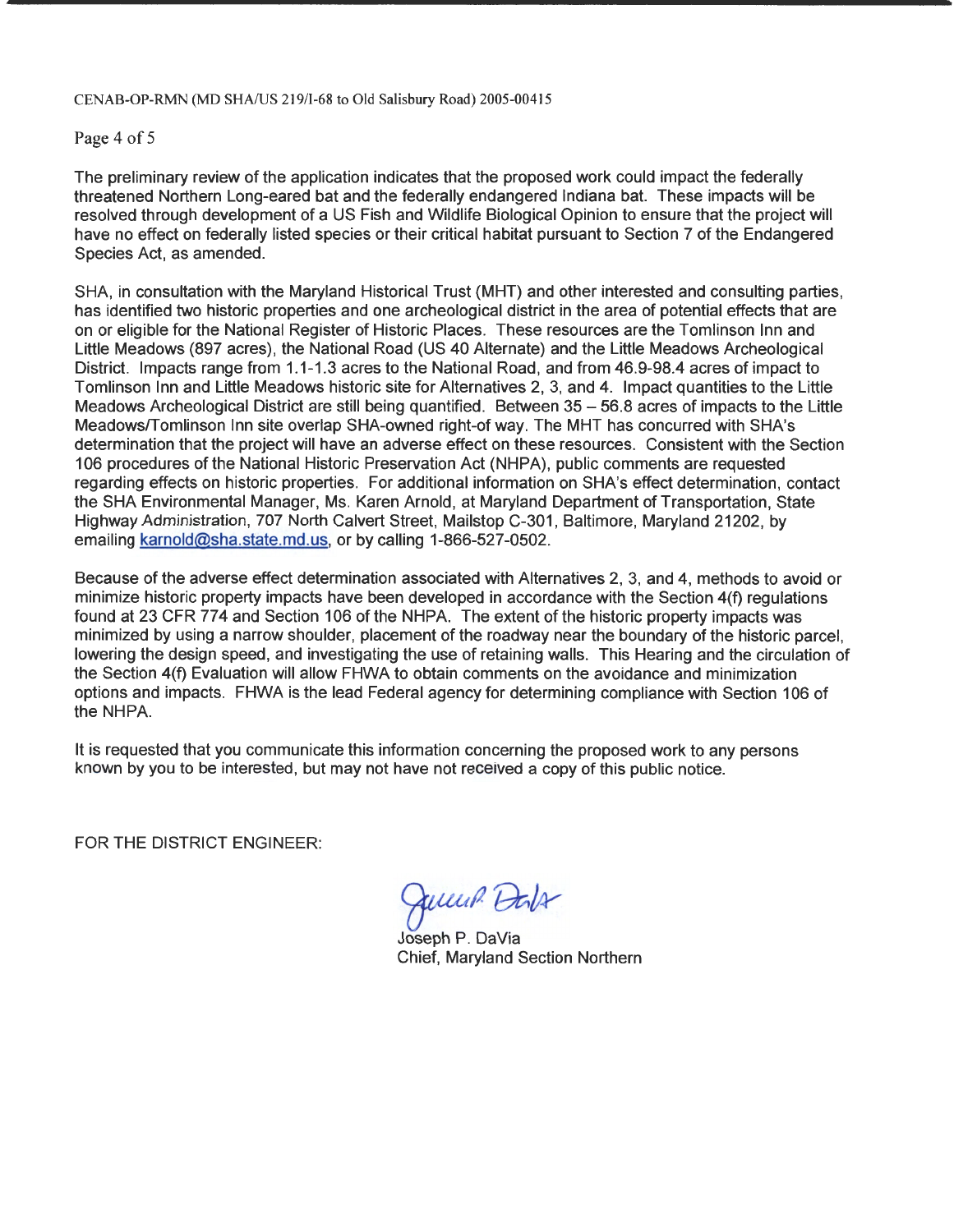

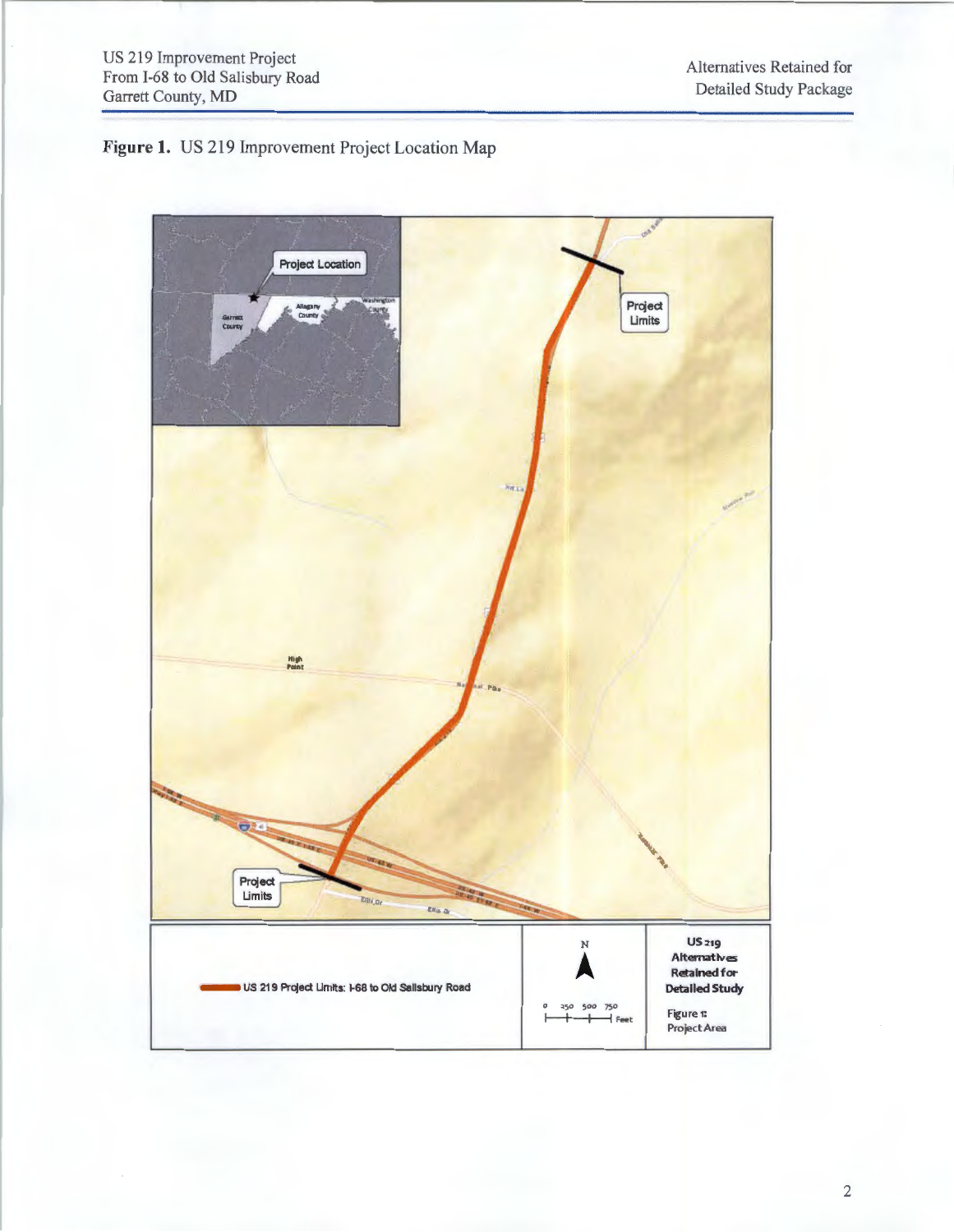'

Alternatives Retained for Detailed Study Package



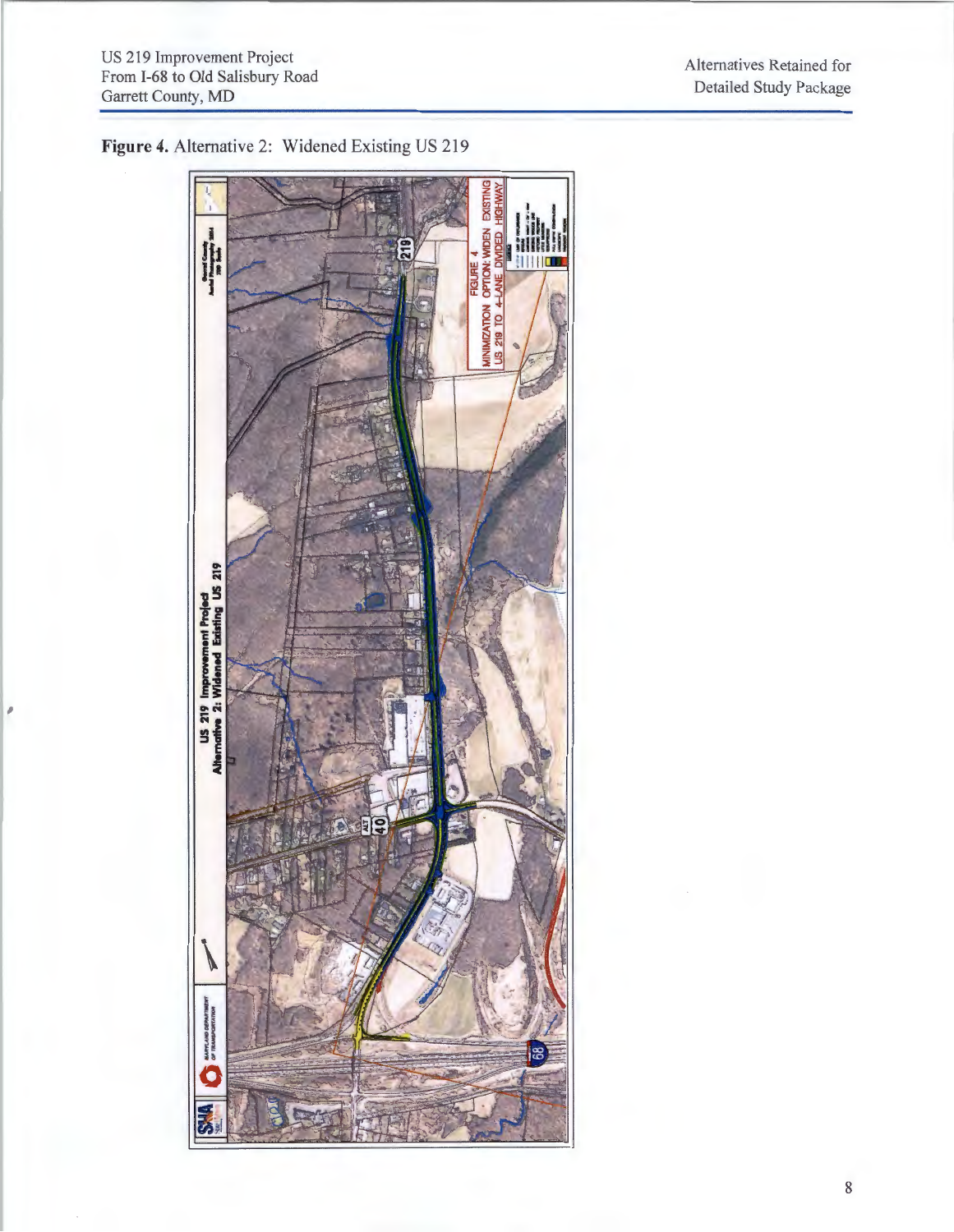